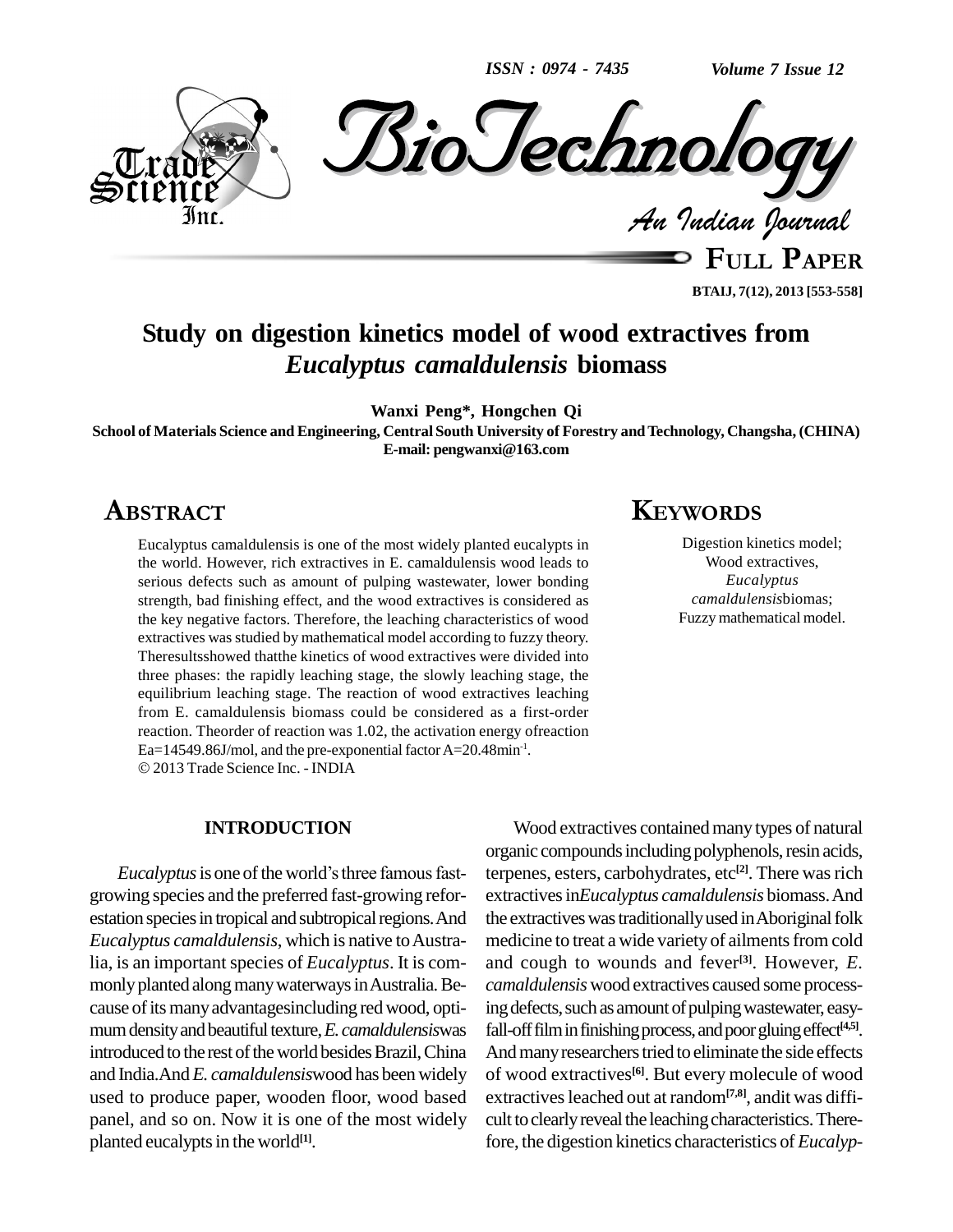**PULL PAPER** C

*tus camaldulensis*wood extractives were analyzedand established by fuzzymathematical model in order to fully utilizing resources and controling harmon wood processing.

### **MATERIALSAND METHODS**

## **Materials**

A 18-year-old Eucalyptus camaldulensis wood with the diameter of 20cm at 1.5-2m height from ground was collected from Zhuzhou Forest Farm of Central South University of Forestry and Technology, Hunan province, P.R.China. The sample chips with the dimen-South University of Forestry and Technology, Hunan<br>province, P.R.China. The sample chips with the dimen-<br>sion of 32-36 mm (width)×9-20mm (height)×0.3-0.4 mm (thickness) were chipped by the flaker (Model: BX484, Made inChina). Theabove-mentioned chips were baked to absolutely dry under the conditions of  $_{18}$ vacuum degree of  $0.01$ MPa at 55 $^{\circ}$ C, then processed<br>into 40 to 60 mosh wood novder and finally stared in into 40 to 60mesh wood powder, and finally stored in a desiccator for the subsequent experiments.

Benzene (chromatographicgrade), ultra pure<br>er, ethanol (chromatographicgrade), and the filter<br>ers and cottonextracted in the benzene/ethanol so-<br>on  $(V_{\text{ethanol}}/V_{\text{benzene}}=2)$  for 24h were prepared for the water, ethanol (chromatographic grade), and the filter  $\frac{1}{12}$  12 papers and cottonextracted in the benzene/ethanol solution  $(V_{\text{ehanof}}/V_{\text{benzene}}=2)$  for 24h were prepared for the subsequent experiments.

#### **Methods**

Weighed 30 pieces of wood powders, each was about 5g (0.1mg accuracy) and finally parceled by using the quantitative filter paper and tied byusing cotton thread, and signed. Extraction was carried out in 50ml benzene/ethanol solution by the Foss method for 3h, thread, and signed. Extraction was carried out in 50ml Figure 1<br>benzene/ethanol solution by the Foss method for 3h,<br>6h, 9h and 12h under the condition of 70°C, 80°C and benzene/ethanol solution by the Foss method for 3h,<br>6h, 9h and 12h under the condition of 70°C, 80°C and<br>90°C, respectively. Parallel sample number was 2.

## **RESULTSANDANALYSIS**

#### **Leaching law of wood extractives**

Wood powder was extracted by benzene/ethanol  $\frac{\log x}{\log x}$ TABLE 1. The curves of leaching rate were showed large li The leaching rate of wood extractives was showed in in Figure 1.

The dissolution of extractives could be divided into three stages. The first stage was the rapidly leaching

*BioTechnology*<br>An *Indian Journal* 

stage of 0-8h. At this stagewith the greatest rate at the beginning, but the rate reduced gradually.The second stage was the slowly leaching stage of 8-20h where wood extractives leached out massively and the rate flattened out gradually. The third stage was the equilibrium leaching stage of more than 20h where wood extractives leaching gotequilibrium state.

| <b>TABLE 1: The results of leaching rate</b> |                               |       |       |  |  |  |
|----------------------------------------------|-------------------------------|-------|-------|--|--|--|
| <b>Extraction time</b><br>[h]                | Extraction temperature $[°C]$ |       |       |  |  |  |
|                                              | 70                            | 80    | 90    |  |  |  |
| 3                                            | 5.59                          | 6.14  | 6.82  |  |  |  |
| 6                                            | 12.13                         | 13.87 | 15.47 |  |  |  |
| 9                                            | 13.95                         | 15.26 | 16.03 |  |  |  |
| 21                                           | 14.86                         | 15.98 | 16.88 |  |  |  |
| 24                                           | 15.87                         | 16.52 | 17.56 |  |  |  |



**Figure 1 : Dissolving profile of benzene/ethanol extractives**

#### **Dissolution kinetics of extractives**

solution under vas extracted by benzene/ethanol<br>solution under 70°C, 80°C and 90°C, respectively.<br>tions when conducting analysis. The leaching of extrac-The research of dissolution kinetics of extractives was described from the following three aspects: reaction order, the reaction rate constant and the reaction activation energy. The leaching of wood extractives was<br>the complex multiphase chemical reaction, which<br>couldn't be expressed by regular equation. Some equathe complex multiphase chemical reaction, which tions were used to obtain macroscopic kinetic equations when conducting analysis. The leaching of extractives met the quality function law in the condition of the large liquid ratio, and the concentration of retting can be regarded as a constant. So the formulation of dissolution kinetics could be simplified.Take the effect of various factors on the leaching of extractives into ac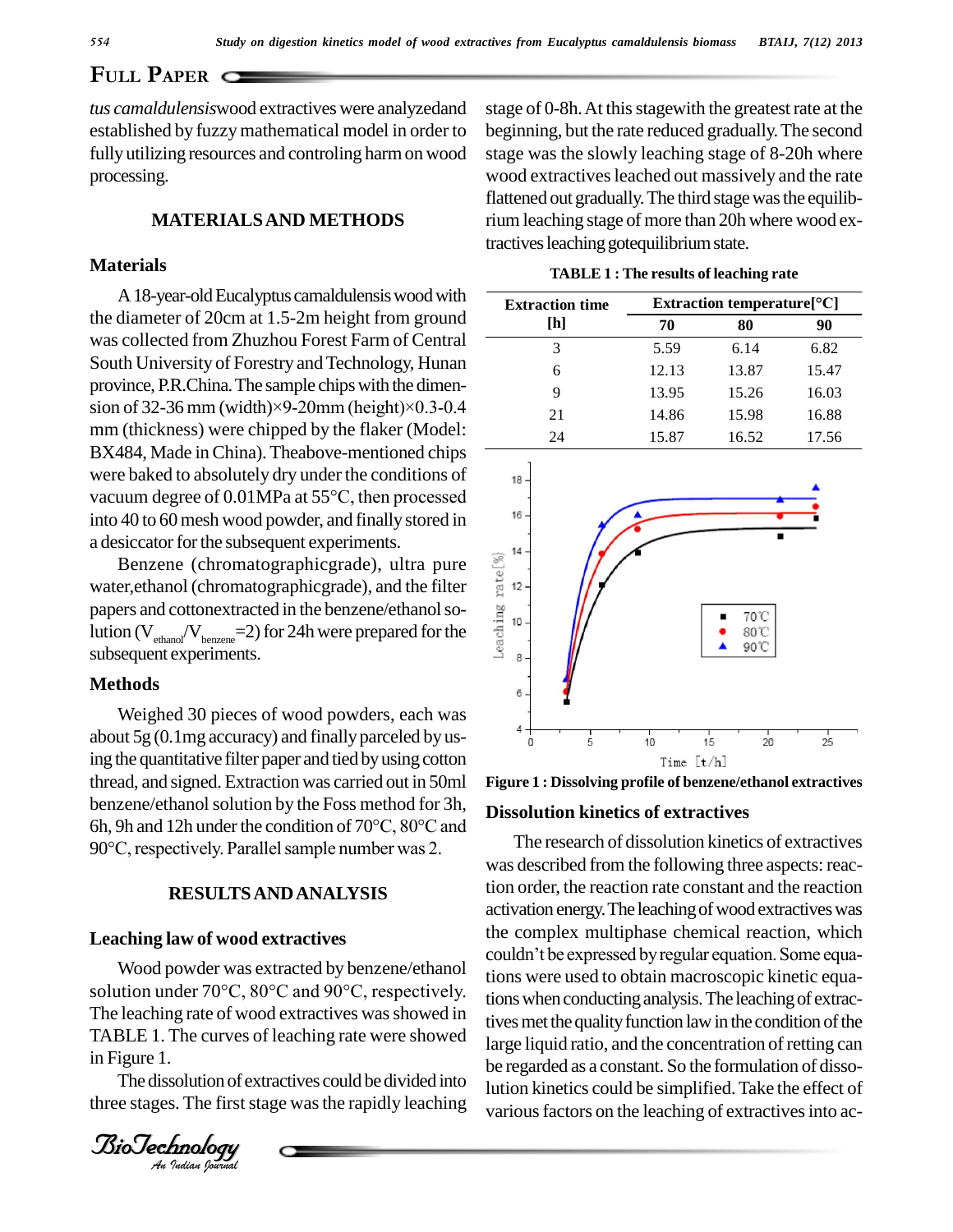count, concluded by using the exponential form, equation was as follows:<br> $-\frac{dE_t}{dE_{t-1} + k(t - E_t)^{\alpha}}$ 

tion was as follows:  
\n
$$
-\frac{dE_t}{dt} = k \cdot (E - E_0)^{\alpha} \cdot C^{\beta}
$$
\n(1)

*dt dt*  $\begin{equation*} -\frac{dE_t}{dt} \longrightarrow \text{dissolution rate of extractives; E_t \longrightarrow \text{con-} \end{equation*}$ 

tent percent of extractives that can leach out (%), that is  $E_7 = E_7$  $E_7$  $K$   $\longrightarrow$  dissolution rate constant; E  $\longrightarrow$  re-Exercídico dissolution rate of extractives,  $L_t$  re-<br>
ent of extractives that can leach out (%), that is<br>  $; K$  re-<br>
dissolution rate constant; E retent percent of extractives that can leach out (%), that is  $E_i=E-E_o$ ; K—— dissolution rate constant; E—— residual quantity of extractives;  $E_o$ —— amount of extractives that is difficult to extractin given conditions;<br>
C—— concentration of retting;  $\alpha, \beta$ —— reaction order, constant; t—— reaction time <sup>C</sup>óó concentration of retting; *·,'*óóreaction or tractives that is difficult to extractin given conditions;<br>
C—— concentration of retting;  $\alpha, \beta$ —— reaction or-<br>
der, constant; t—— reaction time<br>
During the dipping process, hypothesis the concentration of retting C<sub>A</sub>w

During the dipping process, hypothesis the concen-

transformed into:  

$$
-\frac{dE_t}{dt} = k_0 \cdot E_t^{\alpha}
$$

## **Determination of the reaction order**

In order to get reaction rate, rate constant and activation energy, benzene/ethanol solution and alkaline solution were used to extract the wood powder at solution were used to extract the wood powder at<br>70°C080°C and 90°C, respectively. According to the  $experimental$  results (TABLE 2), target constants could be gained. Amount of the extractives to absolutely dry wood powder at all time points were determined, the<br>remnants E of extractives in wood powder was calcuremnants E of extractives in wood powder was calculated, then the E*t*could be evaluated.

| Time |       | 70°C        |       | $80^{\circ}$ C |       | $90^{\circ}$ C |  |
|------|-------|-------------|-------|----------------|-------|----------------|--|
| [h]  | E     | ${\bf E}_t$ | Е     | ${\bf E}_t$    | E     | Et             |  |
| 3    | 17.61 | 11.98       | 17.06 | 11.43          | 16.38 | 10.75          |  |
| 6    | 11.07 | 5.44        | 9.33  | 3.7            | 7.73  | 2.1            |  |
| 9    | 9.25  | 3.62        | 7.94  | 2.31           | 7.17  | 1.54           |  |
| 21   | 8.34  | 2.71        | 7.22  | 1.59           | 6.32  | 0.69           |  |
| 24   | 7.33  |             | 6.68  | 1.05           | 5.64  | 0.01           |  |

According to equation  $(1)$ , reaction order was got by using differential method. Took logarithm to equation (1) on both sides:

tion (1) on both sides:  
\n
$$
lg(-\frac{dE_t}{dt}) = lg k_0 + \alpha \cdot lg E_t
$$
\n(2)

Made a figure of  $lg(-\frac{dE_t}{dt})$  – -1g  $E_t$ , then a str *dt*  $dE_{t}$ <sup>1</sup> +  $\alpha \cdot \lg E_t$  (2)  $\lg \lg \left(-\frac{dE_t}{dt}\right)$  - -  $\lg E_t$ , then a straight of

**EXECUTE:** PAPER<br>line could be got, the slope of which was the value of*a*, representing the reaction order. Take the experiment at line could be got, the slope of which was the value of*α*,<br>representing the reaction order. Take the experiment at<br>90°Cas an example. The concentration of extracts that

could leach (E<sub>t</sub>) and reaction rate  $-\frac{dH}{dt}$  show ration of extracts that<br>  $-\frac{dE_t}{dt}$  should be got could leach (E<sub>t</sub>) and reaction rate  $-\frac{dE_t}{dt}$  should be got first, then build a curve of E<sub>t</sub>—t (As shown in Figure 3),



**Figure 2 :The curve of residual rate of wood extractives**



 $dt = dt$ <br>that concentration (As shown in Figure 4). Find out  $\log(-\frac{dE_t}{dt})$  and  $\log E_t$ , then made a **I**). The slope<br>brder *a*.<br>ure **5** was the<br>**chnology** And then made a tangent, the slope of the tangent line was  $\frac{dE_t}{dt}$ , its negative value was the reaction rate under  $\frac{dt}{t}$  concent<br> $\frac{dE_t}{dt}$ and  $\lg E_t$ , then made a figure of  $\frac{t}{t}$ )  $-\lg E_t$  (As shown *dt*  $dE_{t}$ <sup>1</sup>  $\log(-\frac{\omega E_t}{dt})$  and  $\lg E_t$ , then made a figure of<br>  $\log(-\frac{dE_t}{dt})$  – – lg  $E_t$  (As shown in Figure 5). The slope of straight line was the value of reaction order *a*. The slope value of straight line in Figure 5 was the

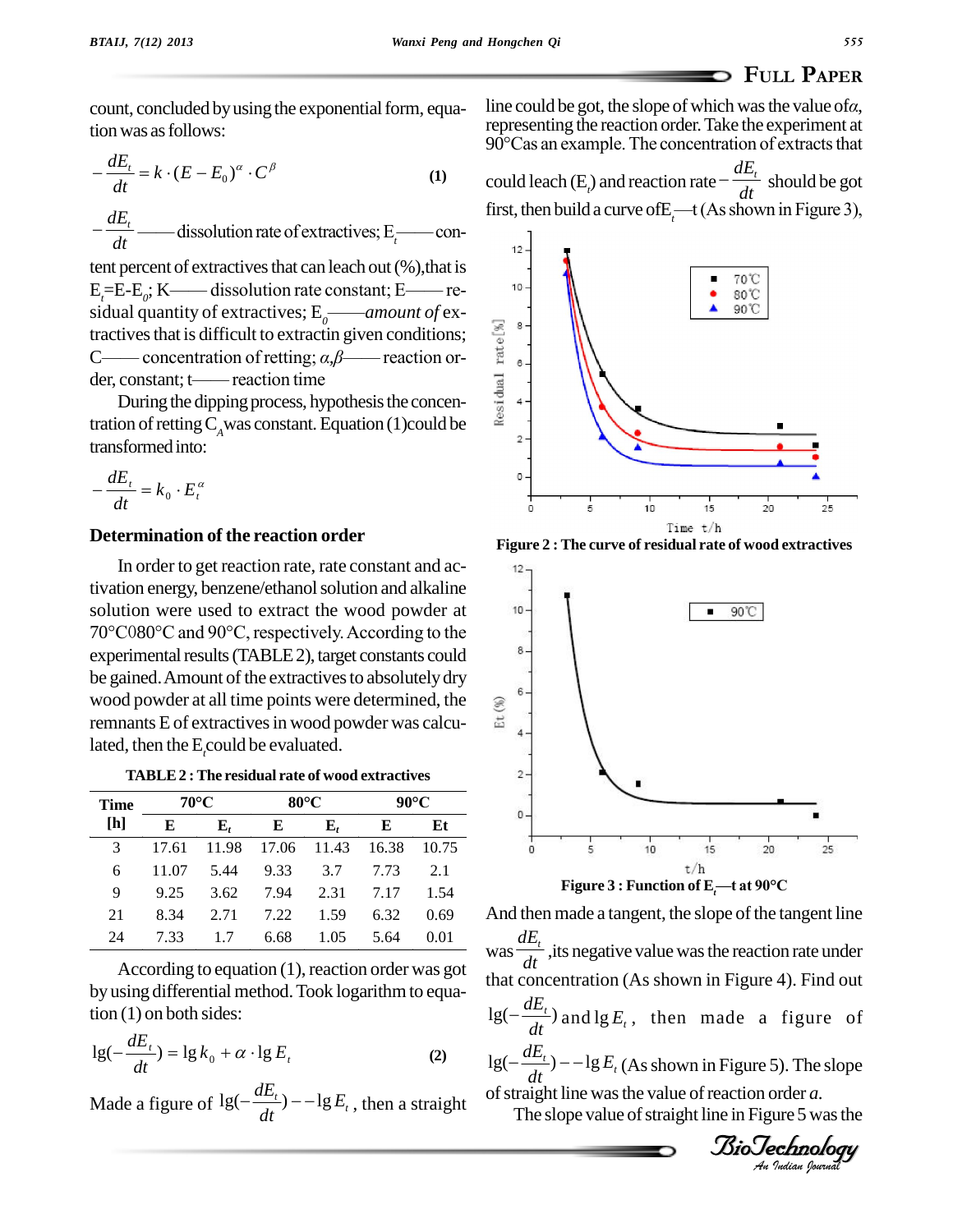# **PAPER**

reaction order *a*. Bymaking a tangent of the straight line, the slope value of *a*was 1.02. So reaction rate equa-



# BioTechnologyBioTechnology**Determination of the rate constant**

tives could be dealt with the first order reaction model.<br>
Regard rate equation as a first order reaction,<br>
That was:  $-\frac{dE_t}{dt} = k_0 \cdot E_t$  ex<br> **BioTechnology**<br>
An *Indian Bournal* From the above, reaction order was confirmed. According to the result, the dissolution reaction of extrac-Regard rate equation as a first order reaction,<br>That was:  $-\frac{dE_t}{dt} = k_0 \cdot E_t$ 

That was: 
$$
-\frac{dE_t}{dt} = k_0 \cdot E_t
$$

Integrating the equation above,  
\n
$$
-\ln \frac{E_t}{E_{t0}} = k_0 \cdot t
$$
\n(4)

 $E_{\theta}$  was the concentration of wood extractives that could leach at the zero moment, E<sub>r</sub>was the concentration of wood extractives that could leach out at *t* moment. The concentration of wood extractives was represented by percentage content, that was the content percent of amount of extracts that can leach to absolutely dry wood<br>powder.<br>Take the experiment at 90°C as an example. The powder.

curves of  $\frac{\ln \frac{1}{t}}{E_t}$  to *t*<sup>0</sup>  $E_t$  we acquire  $\ln \frac{E_{t0}}{F}$  to t at different temperatures were built.

The slope of the straight lines was the rate constant  $k_0$ corresponding to temperatures. Based on the fitted data

 $E_t$ (Figure 2). Diagram of  $\frac{ln \frac{1}{E_t}}{E_t}$  to t v *t*  $E_t$  to t was b  $\ln \frac{E_{t0}}{F}$  to t was built (Figure 6).



**TABLE 3 : The results of the rate constant of wood extractives**

| <b>Temperature T/K</b> | 1/T     | $k_0/h-1$ | $ln\mathbf{k}_0$ |
|------------------------|---------|-----------|------------------|
| 343.15                 | 0.00291 | 0.261     | $-1.343$         |
| 353.15                 | 0.00283 | 0.289     | $-1.241$         |
| 363.15                 | 0.00275 | 0.332     | $-1.103$         |

According to Figure 6, rate constant k<sub>0</sub> under each extraction condition was got, which were listed in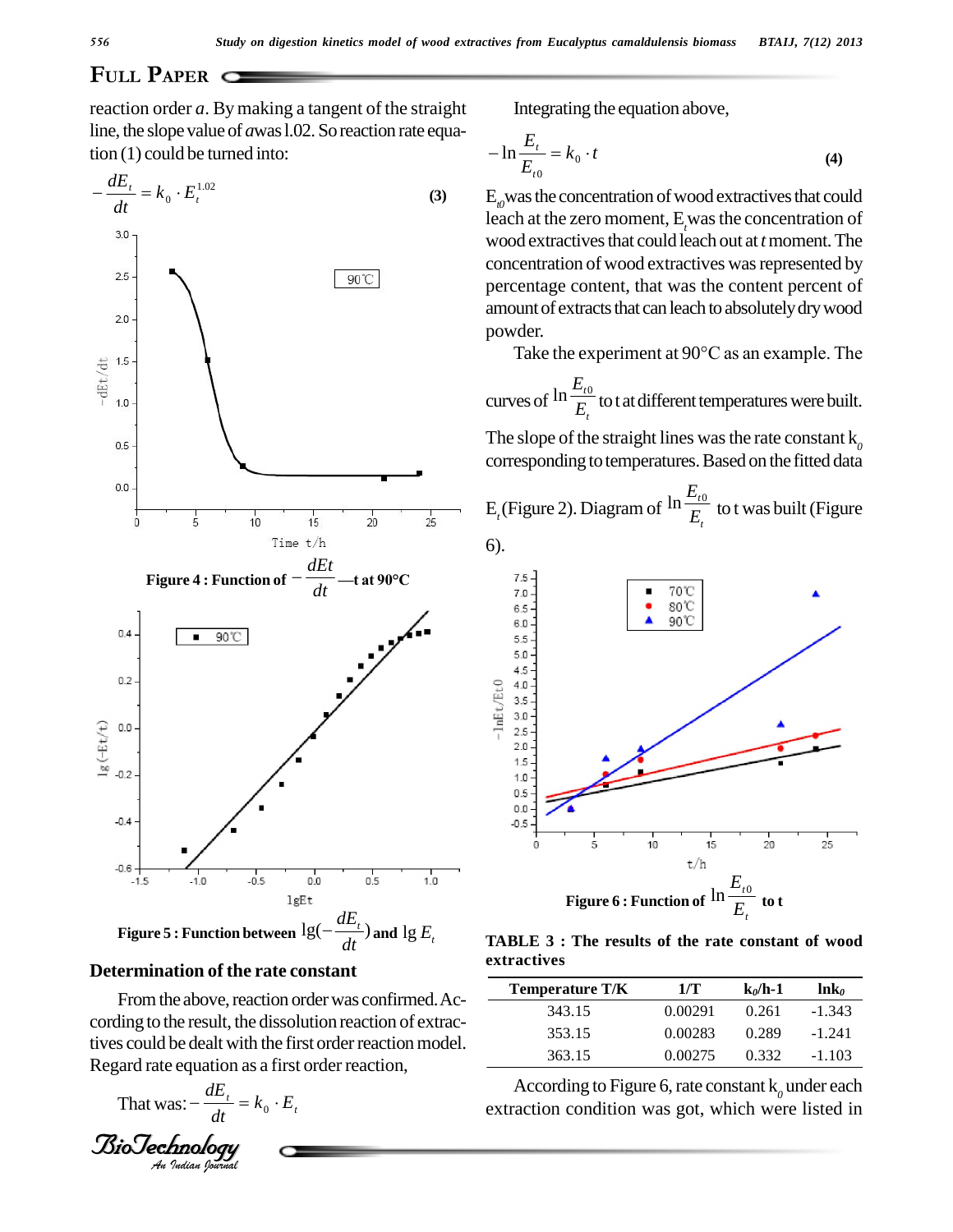## **<sup>P</sup>APER**

## TABLE 3.

#### **Determination of the activation energy**

According to the indefinite integral of Arrhenius equation:

equation:  
\n
$$
\ln k_0 = -\frac{E_a}{RT} + \ln A
$$
\n(5)

E*a*wasArrhenius activation energy, which was called activation energy for short, the unit of which was J/mol; A was a pre-exponential factor, which had the same<br>action was 14549.86J/mol, the pre-exponential factor<br>action was  $14549.86$ J/mol, the pre-exponential factor unit as  $k_0$ . Depending on the rate constants  $k_0$  corresponding to a series of different temperatures T in Fable 3, the figure of  $Ink<sub>0</sub>$ — $1/T$  was plotted and shown in Figure 7.



**Figure 7 : Relationship between lnk***<sup>0</sup>* **and 1/T**

According to Arrhenius equation, the slope of the straight line is the value of activation energy  $E_a$ , intercept is *a* pre -exponential factorA.

A regression equation was got from Figure 7  
\n
$$
\ln k_0 = -\frac{14549.86}{8.314} \cdot \frac{1}{T} + \ln 20.48(R^2 = 0.993)
$$
 [4]

From the above equation, activation energyof re action  $E_a = 14549.86$ J/mol, the pre-exponential factor A  $=$  20.48h<sup>-1</sup>.

### **CONCLUSION**

When *Eucalyptus camaldulensis*biomasswas extracted, the dissolution of wood extractives could be divided into three phases: the rapidly leaching phase, slowly leaching phase and the equilibrium leaching phase. In the equilibrium leaching phase, wood extractives leaching reached balanced state. When the temperature was high, the wood extractives fast leached. However, wood extractives achieved equilibrium for shorter time, and the residual rate of wood extractivesin *Eu calyptus camaldulensis*biomass wasless.

The dissolution reaction of extractives could be dealt with the first order reaction model, the overall reaction order was 1.02. The reaction rate increased with in creasing temperature, the activation energy  $(E_a)$  of re-(A) was 20.48h<sup>-1</sup>. .

#### **ACKNOWLEDGEMENTS**

This work was financially supported by the Project Supported by National Natural Science Foundation of China (No.31070497), Program for New Century Excellent Talents in University (No. NCET-10-0170), A Project Supported by Scientific Research Fund of Hunan Provincial Education Department (No.10A131), the Key Project of Chinese Ministry of Education. (No. 211128).

#### **REFERENCES**

- **[1]** http://en.wikipedia.org/wiki/Eucalyptus\_ camaldulensis.
- **[2]** O.Yi-fang, L.Zhong-zheng; reliminary Study on Chemical Component and Structural Type of Extractives In Eucalypt Wood.Journal of Nanjing Forestry University, **9(3)**, 1-4 **(1996)**.
- **[3]** http://www.livestrong.com/article/549152-what are-the-health-benefits-of-eucalyptuscamaldulensis/.
- **[4]** W.Ximing,J.Zehui, F.Benhua; Study on Some Problemsin the Processing of Eucalypt PlantationWood. World Forestry Research, **16(3)**, 62-64 **(2003)**.
- bean lipoxygenase.Enzyme and Microbial Technol-<br>e.gy 40, 866,872,0007) **[5]** Z.Xiao, N.David, G.P.Mike et al.; Degradation of wood extractives in thermo-mechanical pulp by soyogy, 40, 866-873 **(2007)**.
- *An*principle of wood extractives. Chemical Industry **[6]** P.Wanxi, L.Kaifu, W.Shubin; Permeability Barrier Press, **(2010)**.
- **[7]** P.Wanxi, W.Lansheng, X.Qiu, W.Qingding, X.Shilong; TD-GC-MS Analysis on Thermal Release Behavior of Poplar Composite Biomaterial

*Indian Journal*